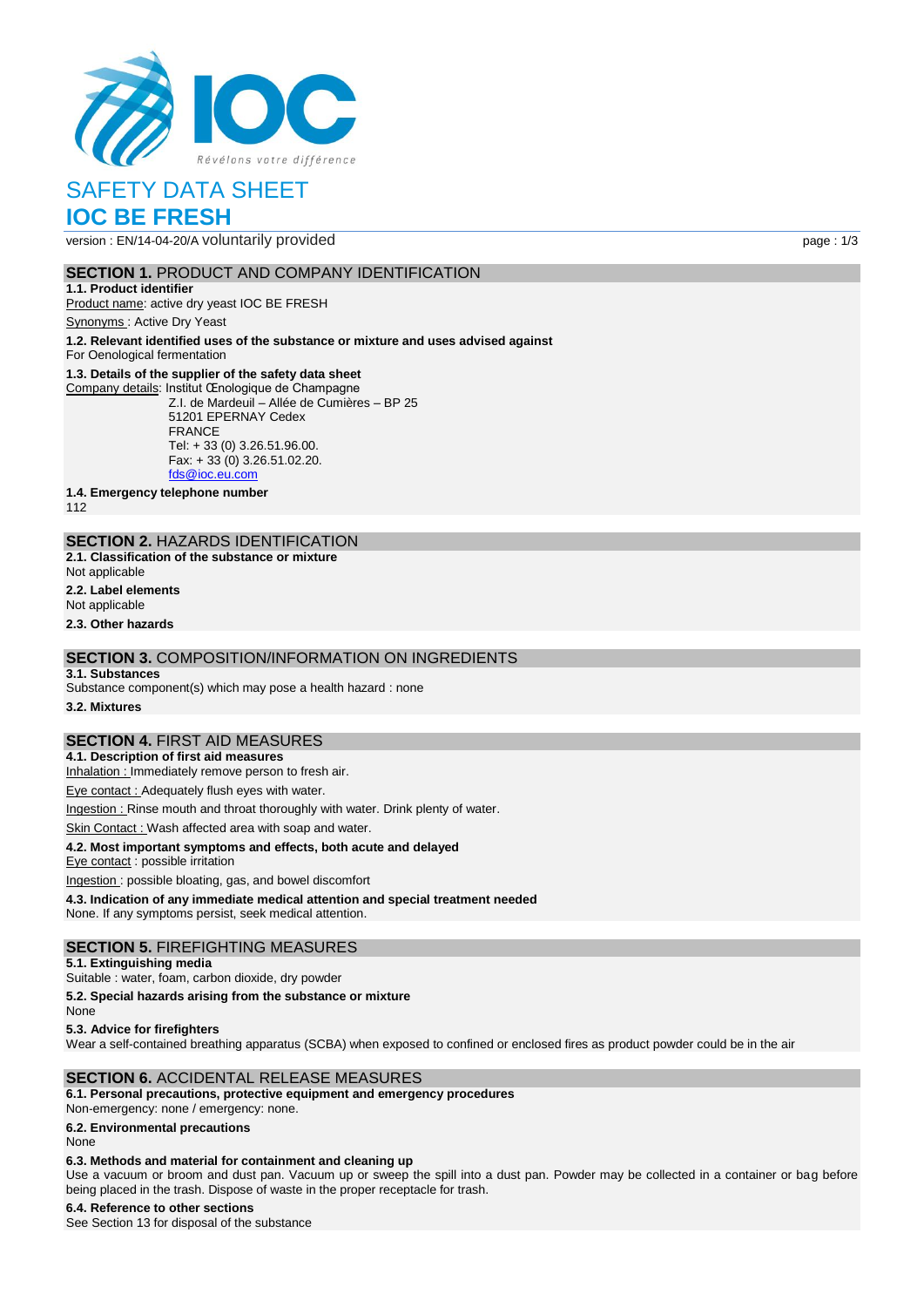

# SAFETY DATA SHEET **IOC BE FRESH**

version : EN/14-04-20/A voluntarily provided page : 2/3

# **SECTION 7.** HANDLING AND STORAGE

**7.1. Precautions for safe handling**

Handling : avoid breathing dust. Avoid contact with eyes. Occupational hygiene : wash hands thoroughly after handling

**7.2. Conditions for safe storage, including any incompatibilities** Risks : not at risk for corrosion, fire, explosion, or chemical reaction Place of storage : no special instruction to minimize risks (see above). Store according to label directions to maintain label guarantees Fire/explosion protection: none needed **7.3. Specific end use(s) SECTION 8.** EXPOSURE CONTROL / PERSONAL PROTECTION **8.1. Control parameters** Exposure limits : no limit / Biological limits: no limit. **8.2. Exposure controls**

Eye/face protection : protective glasses should be worn in conditions of excessive dusting Skin Hand : none

Other : none. Wear appropriate clothing for work

Respiratory protection : protective mask should be worn in conditions of excessive dusting

Thermal protection : none

Environmental exposure : none

### **SECTION 9.** PHYSICAL AND CHEMICAL PROPERTIES

**9.1. Information on basic physical and chemical properties** Apperance : granuled. Odour : typical yeast Odour threshold : not Applicable pH not Applicable Melting / freezing point : not Applicable Initial boiling point and boiling range : not Applicable Flash point : not Applicable Evaporation rate: not Applicable Flammability (solid, gas) : not Applicable Upper/lower flammability or explosive limits: not Applicable Vapour pressure : not Applicable Vapour density: not Applicable Relative density: not Applicable Solubility(ies); yes Partition coefficient: n-octanol/water: not Applicable Auto-ignition temperature: not Applicable Decomposition temperature: not Applicable Viscosity : not Applicable Explosive properties: not Applicable Oxidising properties: not Applicable

**9.2. Other information**

# **SECTION 10.** STABILITY AND REACTIVITY

**10.1. Reactivity** Not reactive **10.2. Chemical stability Stable 10.3. Possibility of hazardous reactions** None **10.4. Conditions to avoid** None **10.5. Incompatible materials** None **10.6. Hazardous decomposition products** None.